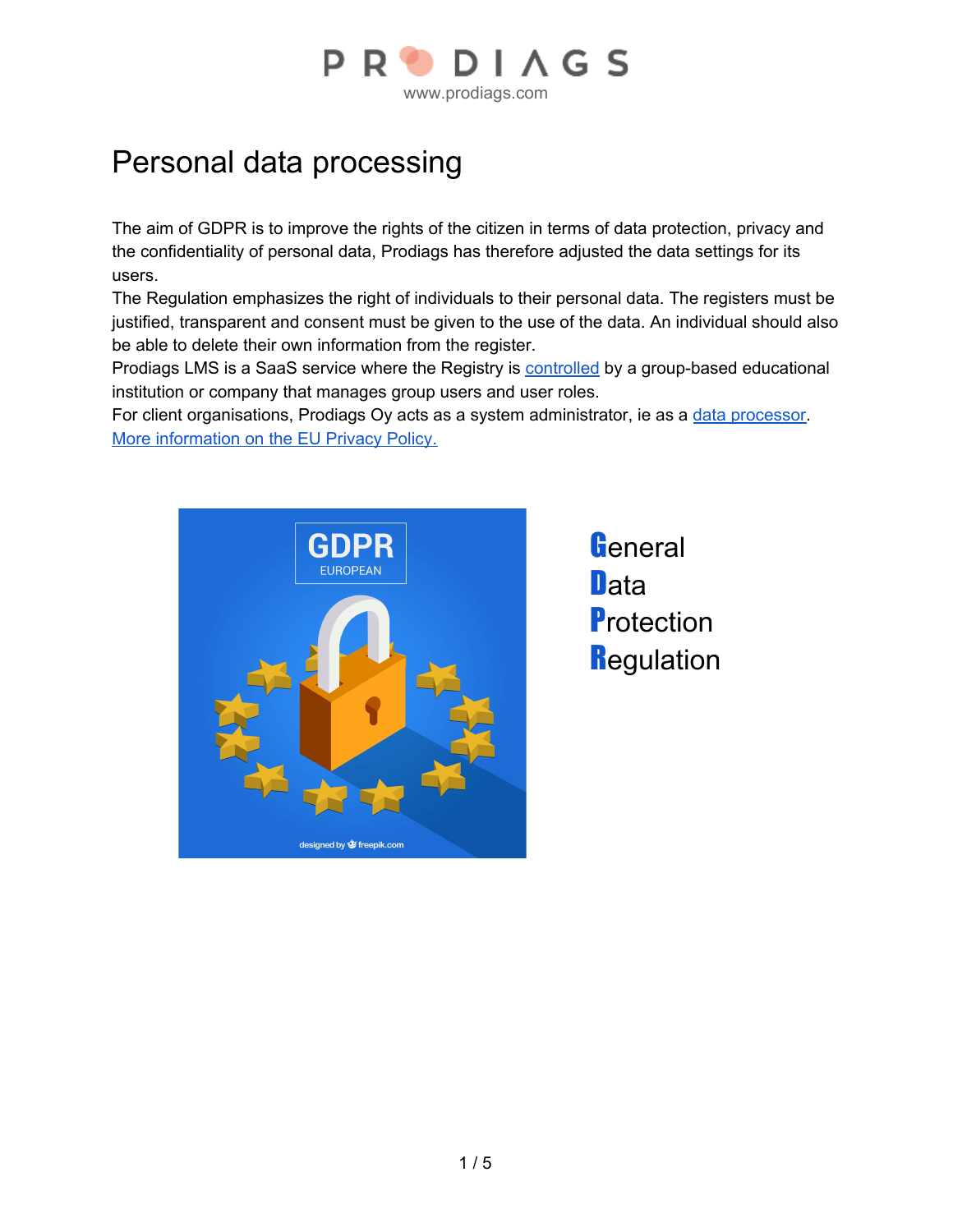

## Approval of the use of personal data

When you sign in to Prodiags for the first time, you will be presented with descriptions of the personal information you are processing and you will be asked to accept their use.

| Field                                     | Field type                         | Description                                                                                                                                                                                                                                      |  |  |  |
|-------------------------------------------|------------------------------------|--------------------------------------------------------------------------------------------------------------------------------------------------------------------------------------------------------------------------------------------------|--|--|--|
|                                           |                                    | Username Data (Common to All Roles)                                                                                                                                                                                                              |  |  |  |
| User ID<br>Email<br><b>Address</b>        | Mandatory                          | Your username email is got from the registration form that you have applied to our training.<br>This email address is used only for authentication purposes. You can set to communication<br>used email from your own settings.                  |  |  |  |
| Password<br>Reseting<br>Delivery<br>Email | Mandatory                          | A password reset link is sent to this email address. By default, the same e-mail is used as a<br>username, but you can change it if necessary. NBI this does not change the username, the<br>username remains the original.                      |  |  |  |
| <b>New</b><br>Password                    | Mandatory                          | A good password is at least 10 characters long and also contains special characters. The<br>system uses very strong encryption for password processing. If it is possible that someone<br>has stolen your password, then replace it immediately! |  |  |  |
| Password<br>Reset<br>Delivery<br>Method   | Mandatory                          | The method you want to use to reset your password.                                                                                                                                                                                               |  |  |  |
| Language                                  | Mandatory                          | Language of user interface and automated messages of system. If some text is missing in<br>your chosen language, it will be displayed in English.                                                                                                |  |  |  |
| <b>Last Name</b>                          | Mandatory                          | Your name will be used in prints and reports, which you or your group's teachers and<br>admins can see.                                                                                                                                          |  |  |  |
| <b>First Name</b>                         | Mandatory                          | Your name will be used in prints and reports, which you or your group's teachers and<br>admins can see.                                                                                                                                          |  |  |  |
| <b>User Profile</b><br>Photo              | User<br>optional                   | A profile photo is common to all roles. The profile photo is shown in teamwork functions<br>and teacher reports. The purpose of the photo is to speed up your acquaintance with<br>others.                                                       |  |  |  |
| Alternative<br>Login                      | User<br>optional                   | You can link your Google, O365, or Facebook login to your Prodiags account. In this case,<br>you can use multiple services with one login.                                                                                                       |  |  |  |
|                                           | <b>Role Communication Contacts</b> |                                                                                                                                                                                                                                                  |  |  |  |
| Email                                     | User<br>optional                   | We use this email to inform you. We will send emails about training and updates.                                                                                                                                                                 |  |  |  |
| <b>Mobile</b>                             | User<br>optional                   | If we need quick contact with you, we can call or send a text message. Such situations may<br>be, for example, the cancellation of training at the last minute.                                                                                  |  |  |  |

This query needs to be answered only once, but it is asked separately for each username / role you use.

The form also has a link to the separate [privacy](https://docs.google.com/document/d/13Hk8rh6IOnxaEtrI1Wps9xY1z_A4C7bDZEerrz-m-Wo/edit) policy.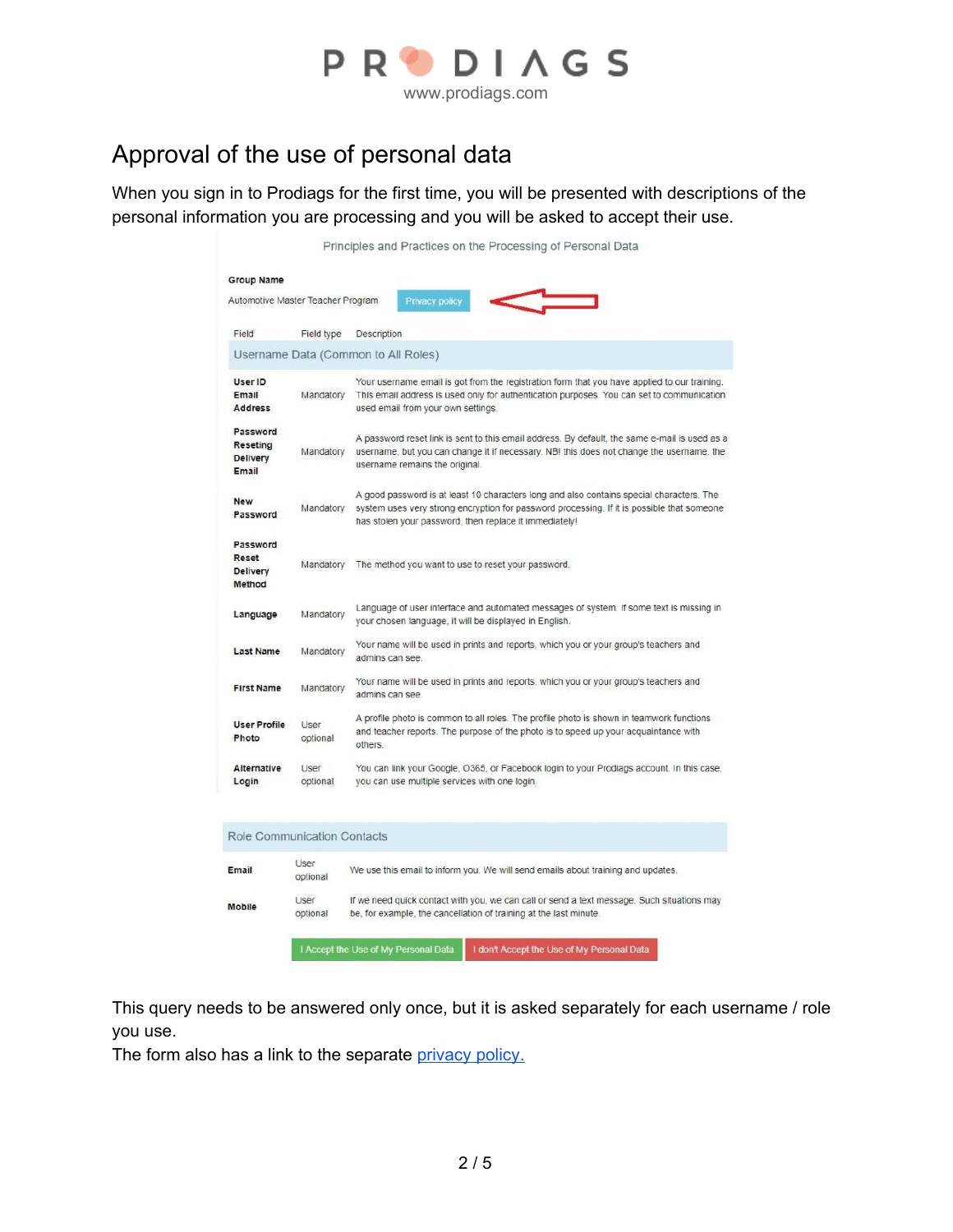

I Accept the Use of My Personal Data

When you agree to the use of your personal data, Prodiags' normal use may begin. Your approval is valid for the time being or until the administrator updates the query.

I don't Accept the Use of My Personal Data

If you do not agree to the use of personal information, you will be taken to the role / username deletion view. The actual deletion is confirmed by e-mail, similarly to activating the user ID. Organizations such as educational establishments can determine whether the user can delete themselves (default) or whether the group administrator's confirmation is required

Please note that if you have roles in several different Prodiags groups, the details of personal data processing are group-specific. For example, the number and purpose of the personal information data fields used may vary.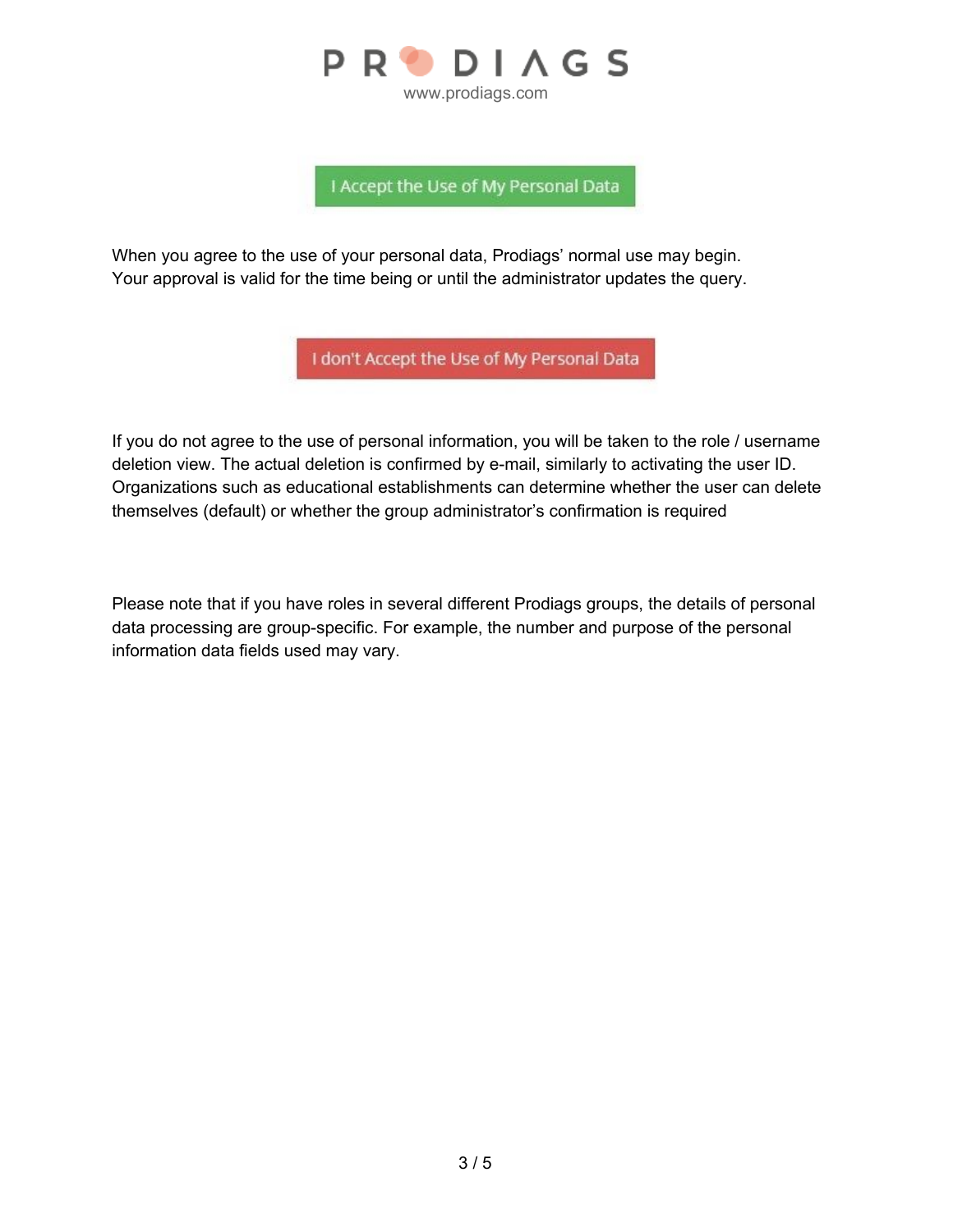

## Deleting user data from Prodiags



You can also delete your user information from the "Delete My Data" settings. Deleting takes a role at a time, if you only have one role, your username will be deleted.

**Remember: Deletion does not happen immediately**, you'll get a link in your email that is valid for three days. Just by clicking the confirmation link, your information and username will be deleted.

Deleted data can not be restored!